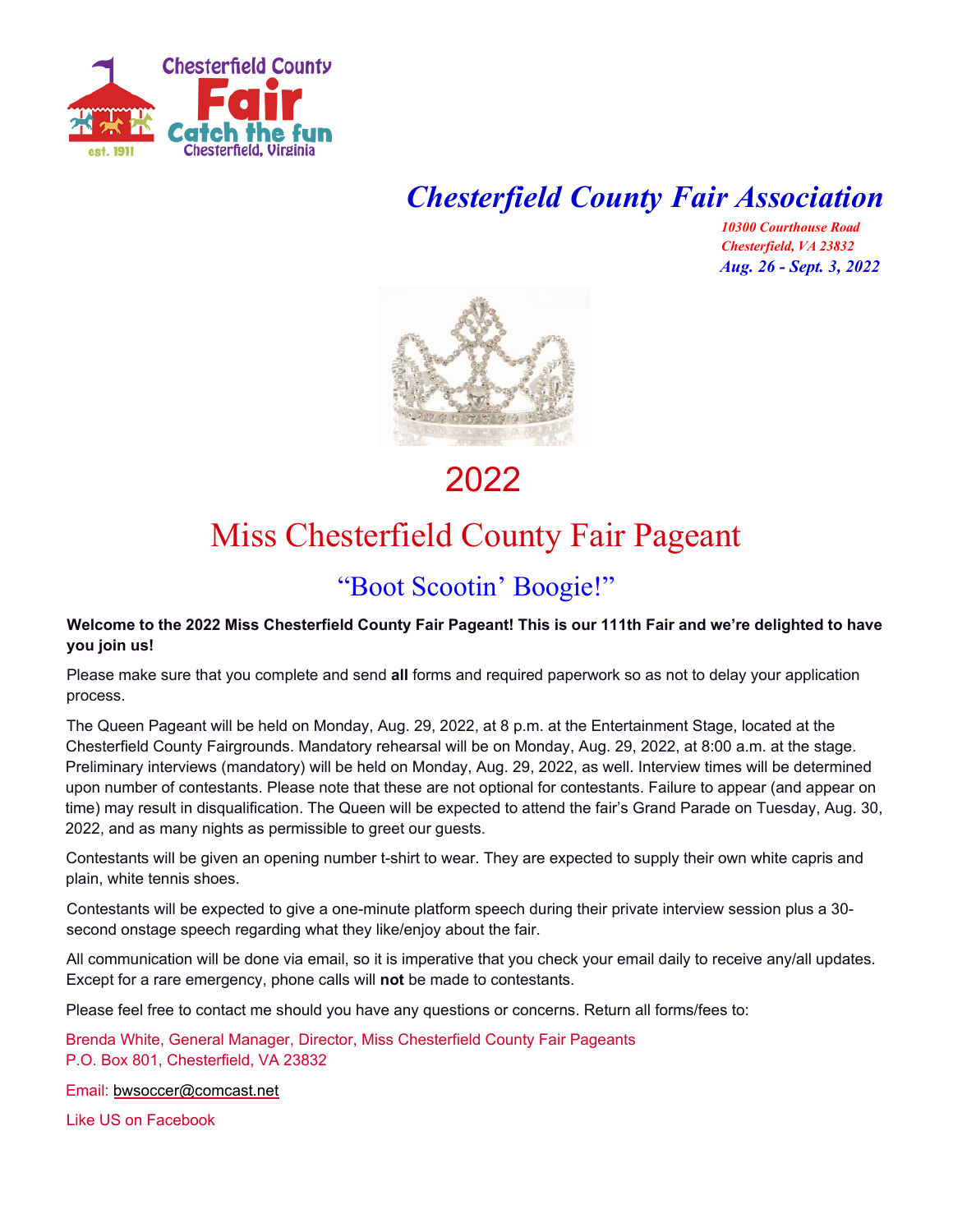

# Miss Chesterfield County Fair Pageant

### **2022 Application**

\*\*Application must be accompanied by a copy of contestant's birth certificate, a current 5x7 photo, waiver, the entry fee, and Attachment "A". All information must be typewritten. Please use additional pages if necessary

| Home Phone _______________________________Cell Phone____________________________          |                                                                                                                                                                                                                                                                                 |
|-------------------------------------------------------------------------------------------|---------------------------------------------------------------------------------------------------------------------------------------------------------------------------------------------------------------------------------------------------------------------------------|
|                                                                                           |                                                                                                                                                                                                                                                                                 |
|                                                                                           |                                                                                                                                                                                                                                                                                 |
|                                                                                           | ,我们也不会有什么。""我们的人,我们也不会有什么?""我们的人,我们也不会有什么?""我们的人,我们也不会有什么?""我们的人,我们也不会有什么?""我们的人                                                                                                                                                                                                |
|                                                                                           |                                                                                                                                                                                                                                                                                 |
| T-Shirt Size: (S, M, L, XL) ____________                                                  | www.chesterfieldcountyfair.org                                                                                                                                                                                                                                                  |
| and agree to represent the Chesterfield County Fair in a responsible and reliable manner. | I, ______________________________certify that the above information is true and factual and further understand that any information<br>determined to be falsified may and can result in disqualification. I agree to all terms of the rules and regulations specified otherwise |
| Contestant's Signature                                                                    | Date                                                                                                                                                                                                                                                                            |
| Parent's Signature (if contestant is under 18 years of age)                               | Date                                                                                                                                                                                                                                                                            |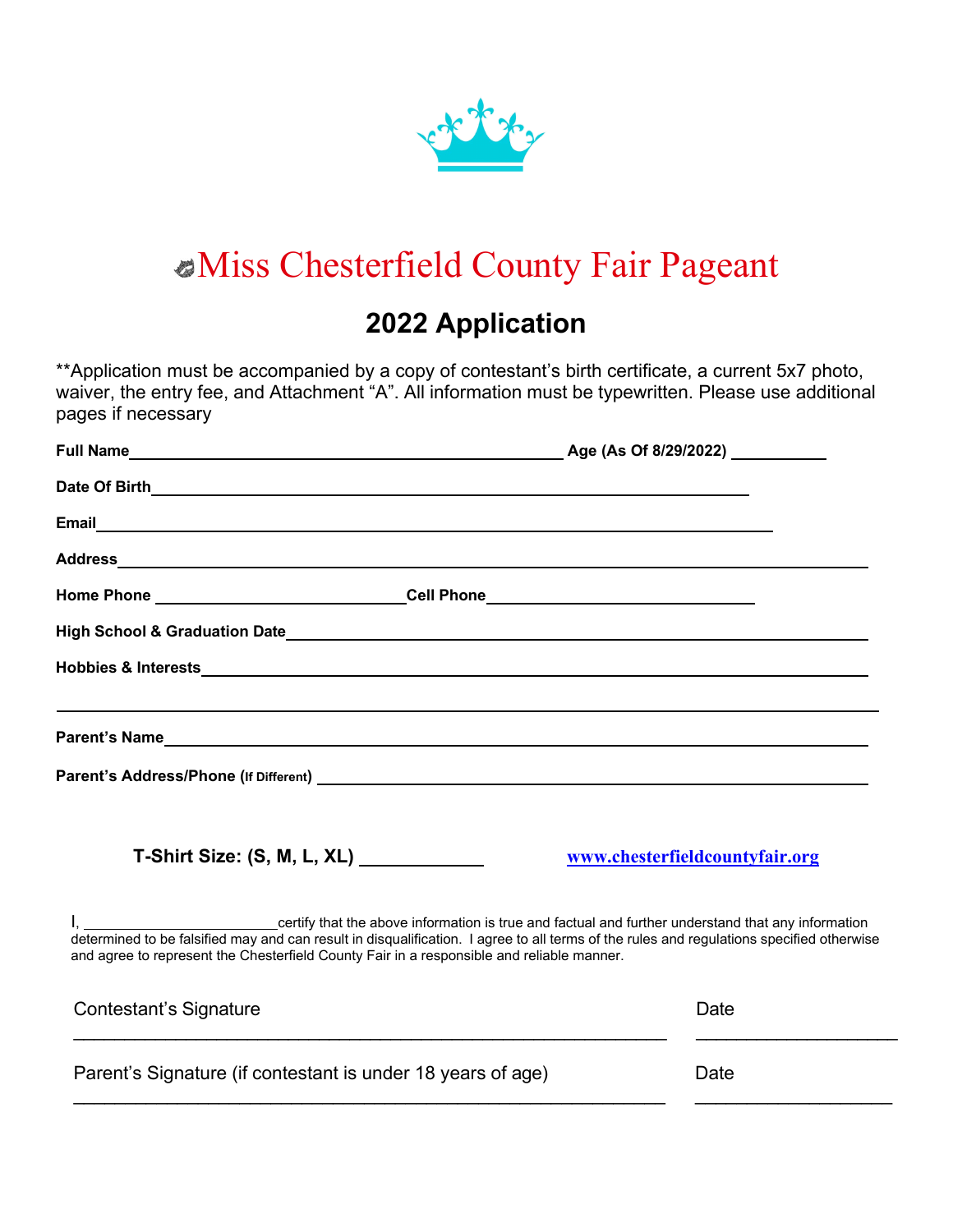#### **Miss Chesterfield County Fair Pageant 2022 Attachment "A"**

(Use additional pages if needed; must be typewritten)

Briefly describe yourself in 25 words or less:

Accomplishments obtained w/civic organizations, church, or religious groups:

Involvement and/or activities w/the Chesterfield County (or any) fair, if any:

Hobbies:

Employment history:

Interesting facts about yourself or your family:

Career ambition:

Please complete this line: In her spare time:

Give a detailed overview of your platform: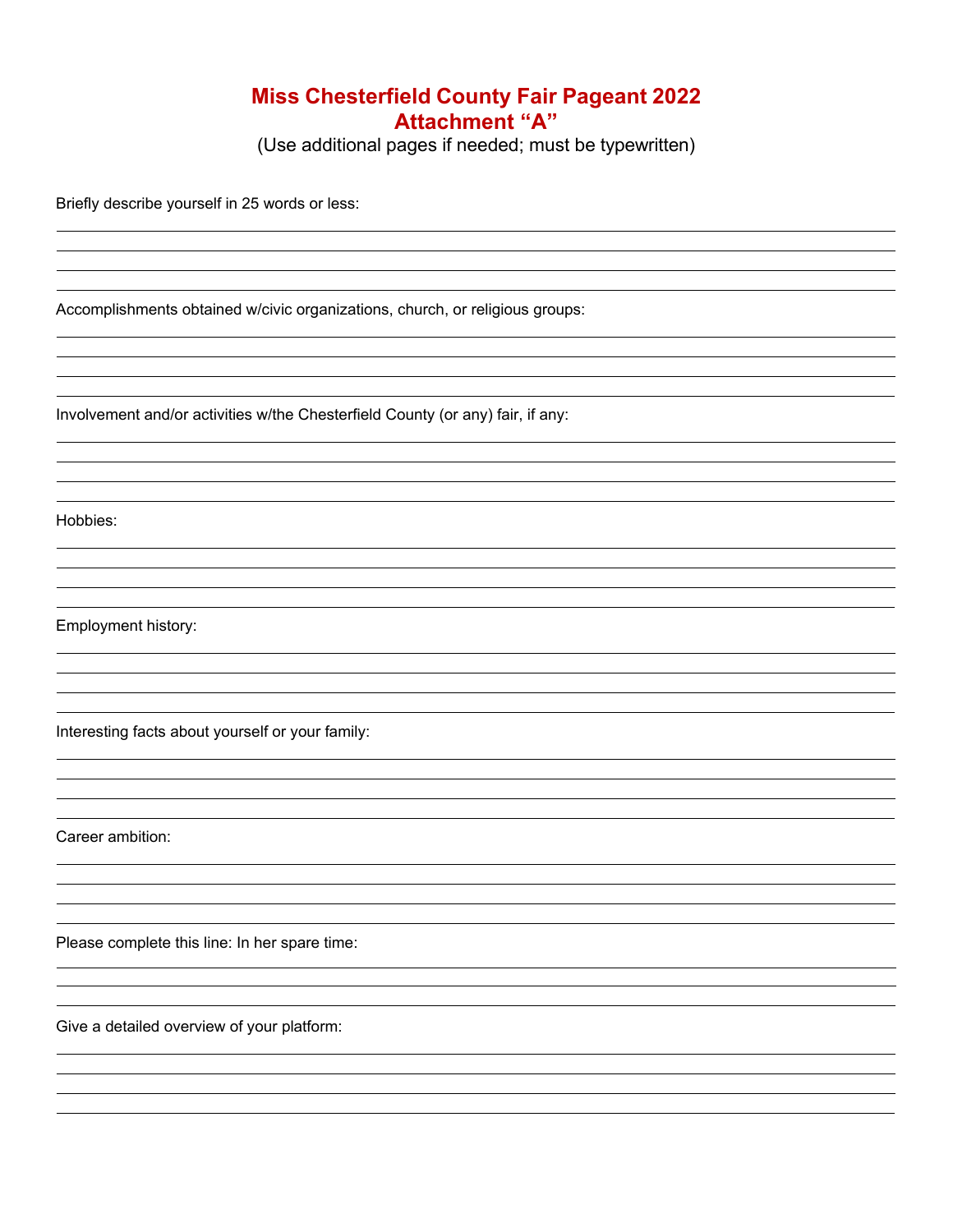## Miss Chesterfield County Fair 2022 Rules and Regulations

Contestants must be born female.

Contestants must be a U.S. citizen.

Contestants must be between the ages of 17 and 23 at the crowning of this title.

Contestants must be single and never have been married.

Contestants must never have performed any act, engaged in any activity, or employment that is or could reasonably be characterized as dishonest, immoral, or indecent. This includes Facebook, Snapchat, and Instagram, Twitter and any/all web pages or any other electronic means/social media.

 Contestants must be of good moral character and never have been pregnant, and are not currently pregnant, nor the adoptive parent of any child. A contestant, other than minor or petty offenses, must never have been convicted of any criminal offense and there are no criminal charges presently pending against her.

 Contestants must be in good health and can participate fully, without limitation in any program/pageant activity, including interviews, rehearsal, and actual pageant event.

other dangerous substances.

Contestants must submit a completed application postmarked **no later than Aug. 7, 2022.**

Contestants must not use or consume any illegal, controlled, or dangerous substances or abuse the use of alcohol, tobacco, or other dangerous substances.<br>Contestants must submit a completed application postmarked **no later** Contestants will meet for private interview(s) with pageant judges prior to the competition. Contestants are expected to attend a rehearsal prior to the competition, on Aug. 28, 2022. Absence from either or both could result in disqualification.

 Contestants will make a one-minute platform speech during their private interview and a 30-second speech onstage during the pageant regarding what they like/enjoy about the fair.

 Contestants will be judged and graded on private interview, evening wear, on-stage question/presentation, and fun/personality wear.

 The winner will not be allowed to compete at the Virginia Association of Fair (VAF) 2023 if you hold another title. Once crowned at the fair, you are not allowed in another system prior to Jan. 15, 2023. \*\*\*This is a VAF rule. \*\*\*

 The winner of the Miss Chesterfield County Fair Pageant will go on to represent the Chesterfield County Fair at the Virginia Association of Fairs Scholarship Pageant to be held in January 2023. She will also be **expected** to participate in such events as parades, grand openings, holiday events, school events, etc., at the discretion of the Pageant Director.

#### **The non-refundable entry fee of this pageant is \$50.00.**

Any application received without the \$50 entry fee, the signed application, waiver form, copy of birth certificate, attachment "A" and a recent 5x7 photo will not be considered until all materials have been received.

All contestants will receive an opening number T-shirt.